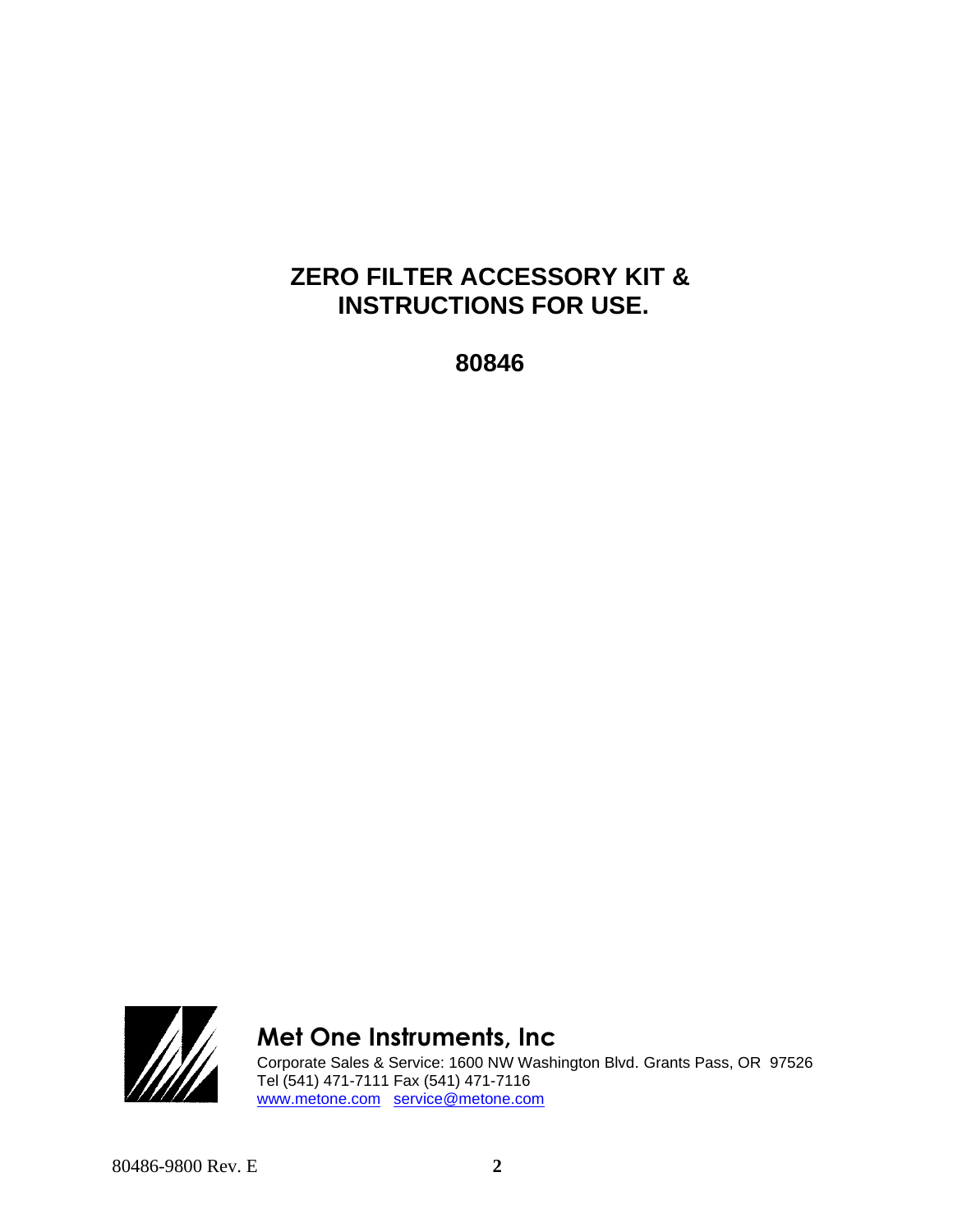# **ZERO FILTER ACCESSORY KIT 80846**

**For use with 80430, 804 & Aerocet 831, Series Handheld instruments** 

**CAUTION: IF YOU HAVE A MODEL 831 OR AN 804 WITH SERIAL NUMBER PRIOR TO N14922 AND SHIPPED PRIOR TO 2013, WHICH HAS NOT BEEN UPGRADED WITH THE 80419 INLET SCREEN KIT, GO TO SECTION [3.](#page-3-0)**

#### **1. Set Up:**

1.1. Remove the inlet screen assembly by pulling straight up off the inlet adapter seal. It is held on by an "O" ring on the inlet adapter seal.



Figure 1 - The 804 with inlet screen assembly removed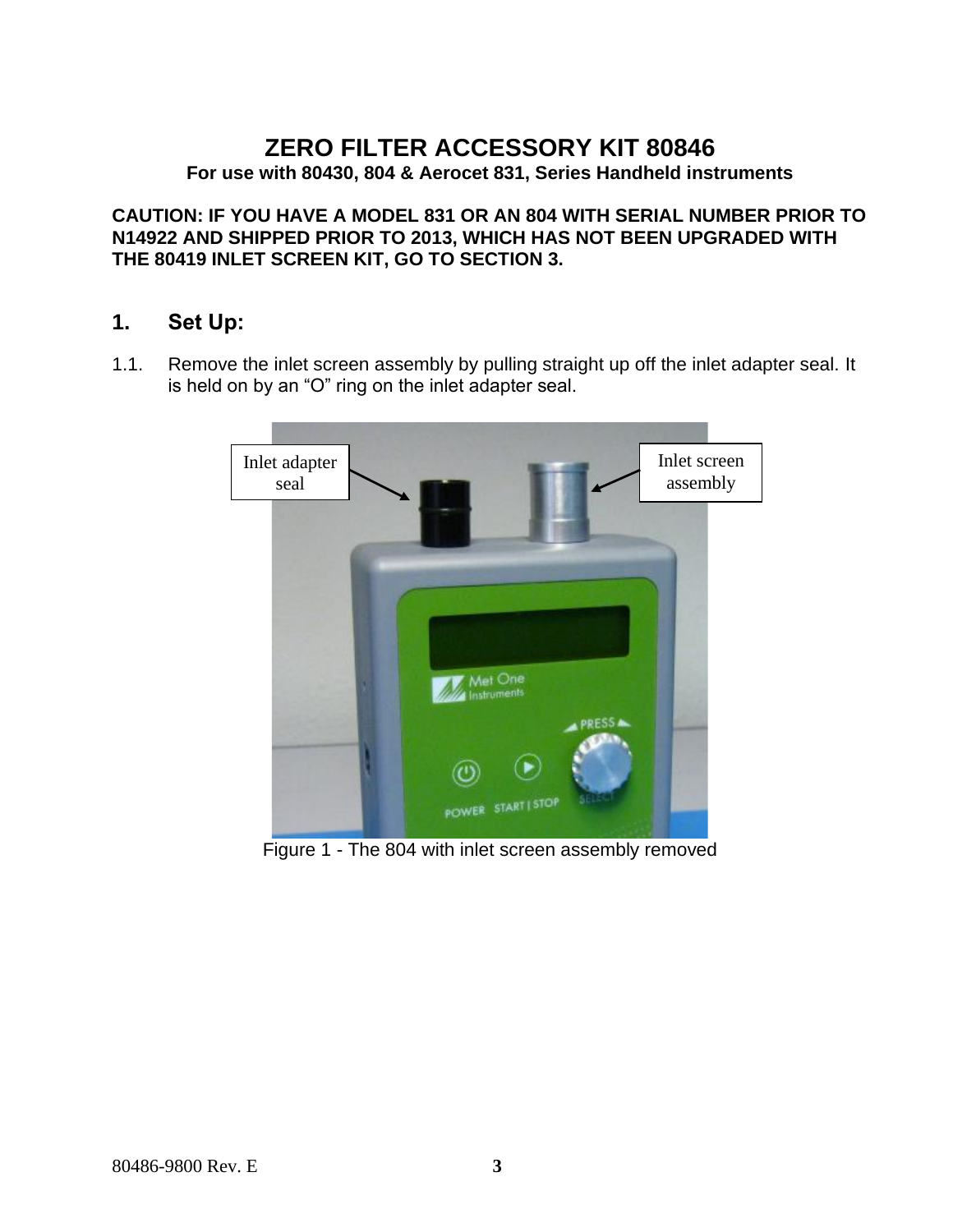1.2 Attach the zero filter with Inlet Adapter to the instrument inlet.



Figure 2 - Zero filter attached to the inlet barb adapter.

#### **2. Zero count check:**

- 2.1. Set the particle counter for the 0.3µm size. Set the Aerocet mass monitor to the largest available size (PM10 or TSP).
- 2.2. Set the particle counter for actual counts. Set the Aerocet sample time to 1 minute.
- 2.3. Start the flow on the instrument by pressing the start button.
- 2.4. If the particle counter shows counts or if the Aerocet does not show 0  $\mu$ g/m<sup>3</sup>, run two more 1-minute cycles to clean out the engine and tubing. The third cycle should show no counts or 0  $\mu$ g/m<sup>3</sup>.
- 2.5. Check the inlet screen for contamination or blockage before reinstalling the inlet screen assembly back on the inlet adapter seal.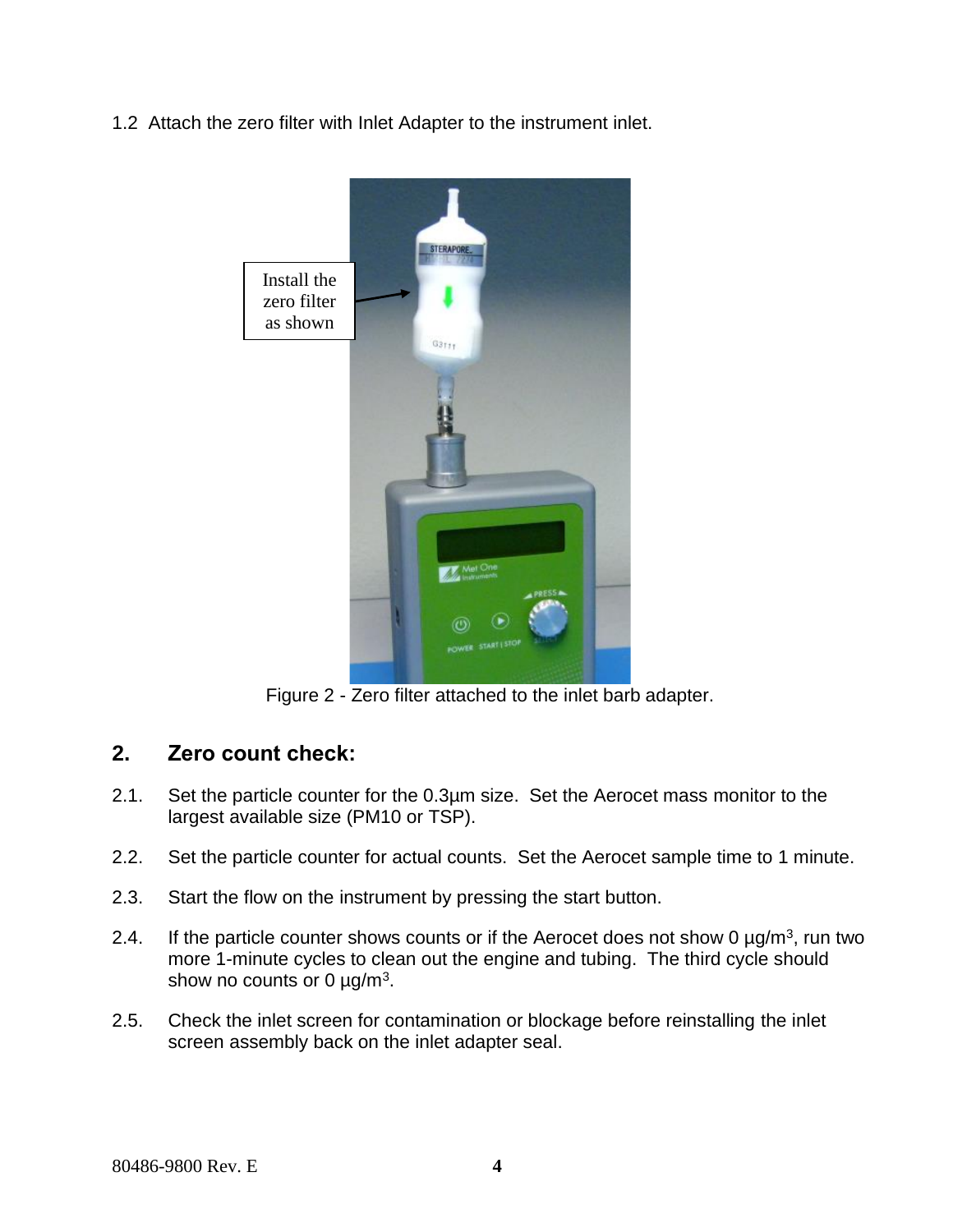#### **FOR 80430 SERIES HANDHELD PARTICLE COUNTERS MODEL 831 OR 804 SERIAL NUMBER PRIOR TO N14922, WHICH HAVE NOT BEEN UPGRADED WITH THE 80419 INLET SCREEN KIT**

#### <span id="page-3-0"></span>**3. Set Up:**

3.1. Remove the inlet screen assembly by pulling straight up off the inlet adapter seal. It is held on by an "O" ring on the inlet adapter seal.



Figure 3 - The 80430 with inlet screen assembly removed

3.2. Remove the inlet adapter seal by loosening the two Allen screws with the .035" Allen wrench provided with the kit (MOI# 993035)



Figure 4 - Removing the Inlet Adapter seal